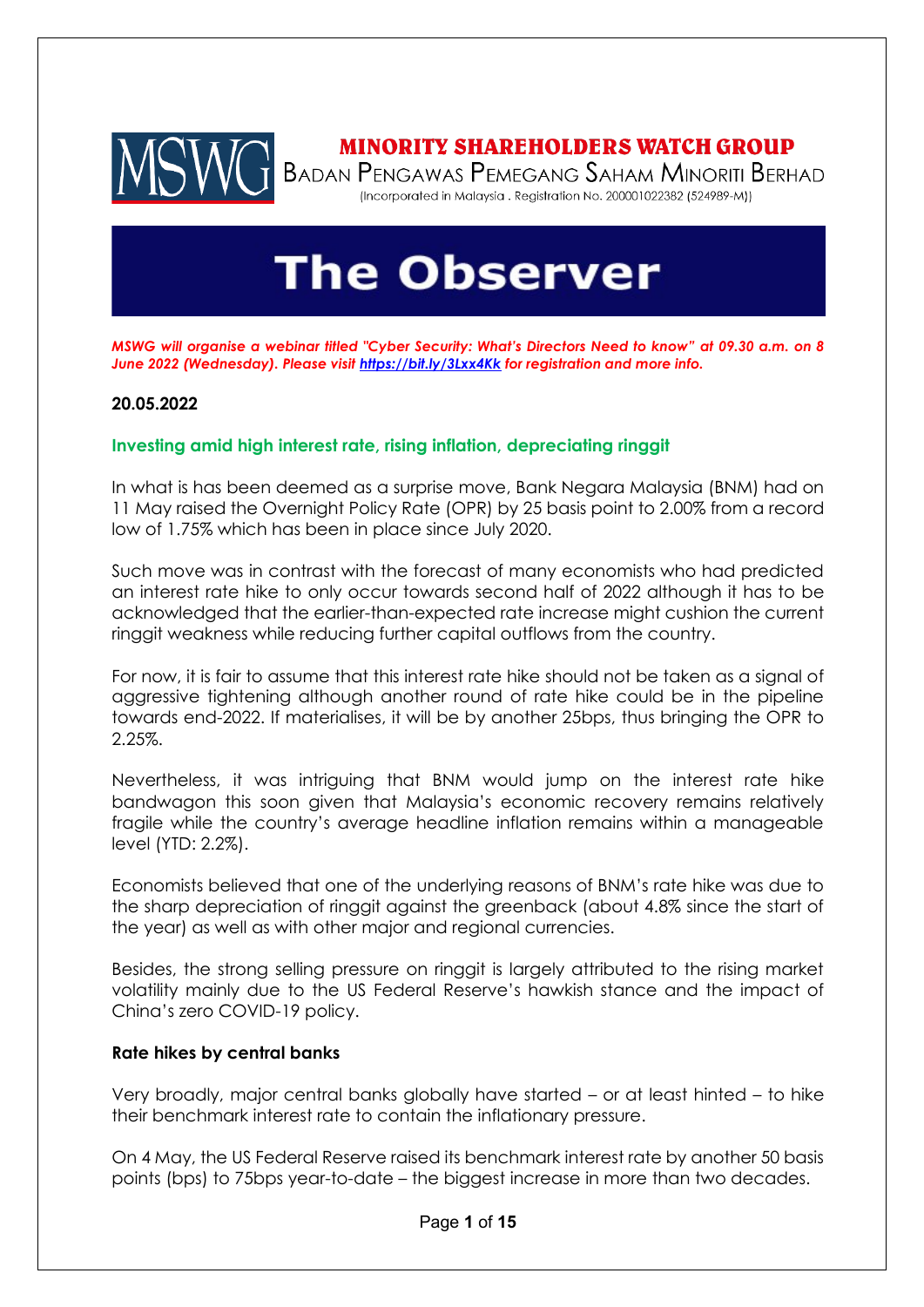The Federal Open Market Committee (FOMC) boosted the federal funds rate to a range of 0.75% to 1% following its 25 basis point rate increase in March 2022 – its first hike since late 2018. The last time the Federal Reserve raised interest rates at back-to-back meetings was in 2006.

In addition, the Bank of England sent a stark warning that Britain risks a double-whammy of a recession and inflation above 10% as it raised interest rates to highest level since 2009, hiking by quarter of a percentage point to 1%.

In the same light, the European Central Bank (ECB) President Christine Lagarde has signalled that she would support a hike in the ECB's main interest rate in July 2022 to combat inflation.

Closer to home, Malaysia is in the same boat with some other regional banks such as India, Australia and South Korea. This is despite some of its neighbouring countries still holding their key rate steady and keeping the rate low amid ongoing uncertainties on economic prospects.

For instance, Bank Indonesia has kept the benchmark seven-day reverse repurchase rate at 3.50% last month to bolster the recovery. Additionally, the Thai Monetary Policy Committee shared a similar view by maintaining local interest rates to support economic growth.

## **Mitigating investment risks**

Volatility prevails amid the current environment of high interest rate, rising inflation and depreciating ringgit. Rather than exiting the financial markets altogether, investors should accord ample precaution by insulating their portfolios from the adverse effect of market swings.

Navigating through a volatile period entails mindfulness and self-discipline as well as building an aptitude towards diversification and rebalancing, notably by having investments spread across various asset classes that may include stocks, fixed deposits, bonds, unit trusts, or gold, among others.

Even within equities, an investor may want to rotate into sectors that are deemed to be able to perform better in higher inflation condition such as energy or commodities.

The banking sector is obviously a clear winner from an OPR upcycle as net interest margin (NIM) is expected to widen. Meanwhile, the sectors on the losing end comprise of real estate investment trusts (REIT) in view of narrowed spread between dividend yields and the 10-year Malaysian Government Securities, as well as property counters given higher OPR means increased mortgage instalments for house buyers.

Elsewhere, a weak ringgit can act as a stimulus to Malaysian businesses as it enables Malaysian-made goods to become more affordable for foreign markets. Manufacturers and export-oriented businesses which market their goods to international markets may enjoy higher sales volume.

More broadly, businesses with ringgit cost and US dollar earnings can also expect to benefit from ringgit's volatility.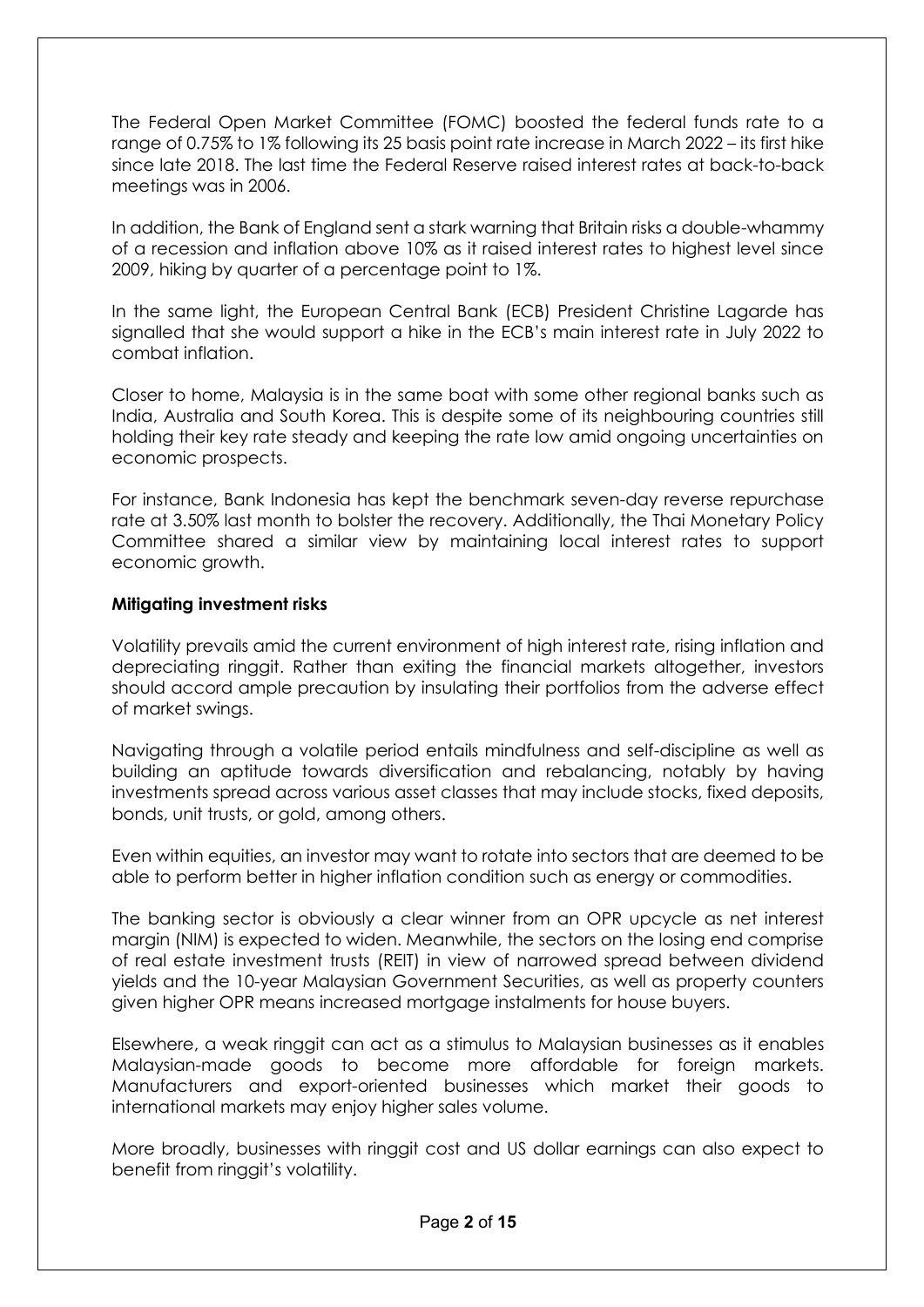While technology companies are expected to benefit from the depreciation of ringgit as their revenues are denominated in the greenback, investors are forewarned that tech companies could also be dependent on components which are priced in the US dollar.

Henceforth, whether a particular tech firm will benefit from weak ringgit or otherwise will depend on whether earnings from the depreciation will outweigh the higher input costs.

In the past, glove makers would often benefit from a weak ringgit as their products are often quoted in the US dollar but in recent times, it has to be borne in mind that prospect of higher earnings has been weighed down by a decline in average selling prices (ASPs) and steep competition (both locally and from China/Thailand).

Domestic travel and tourism-related industry (notably hotels and airport operator such as Malaysia Airports Holdings Bhd) should benefit from weaker ringgit especially with Malaysia's re-opening of its international borders since 1 April.

However, the same cannot be said of the airline industry (i.e., in the case of Capital A Bhd who operates budget carrier AirAsia) given its gain may be offset by escalating fuel cost which is quoted in the greenback.

Likewise, the automotive industry may see a struggle if there is heavy reliance on imported components which will ultimately impact its overall cost of operation. Unless car manufacturers can pass down the higher cost vis-à-vis a price increase of their end product, the outlook for the industry is likely to be bleak.

As it is, the Malaysian Automotive Association (MAA) expects vehicle prices to rise due to an increase in the price of raw materials which is further compounded by the weakening ringgit as well as the on-going chip supply shortage.

For now, car manufacturers in Malaysia have yet to decide whether to increase prices or to continue absorbing the rising costs.

Refocusing and reviewing your investment portfolio is an important part of the successful investment process. For minority shareholders in the stock markets, it is time to relook at your holdings to see if they need weatherproofing and are defensive enough given the forthcoming headwinds, and vagaries of the capital market. 'Less is more' and this may also be an opportune moment to trim down the number of companies in which you may be invested in. It is easier to stay abreast of companylevel developments if we have a manageable number of companies in our portfolio.

## **Devanesan Evanson Chief Executive Officer**

## **MSWG AGM/EGM Weekly Watch 23 – 27 May 2022**

For this week, the following are the AGMs/EGMs of companies which are in the Minority Shareholders Watch Group's (MSWG) watch list.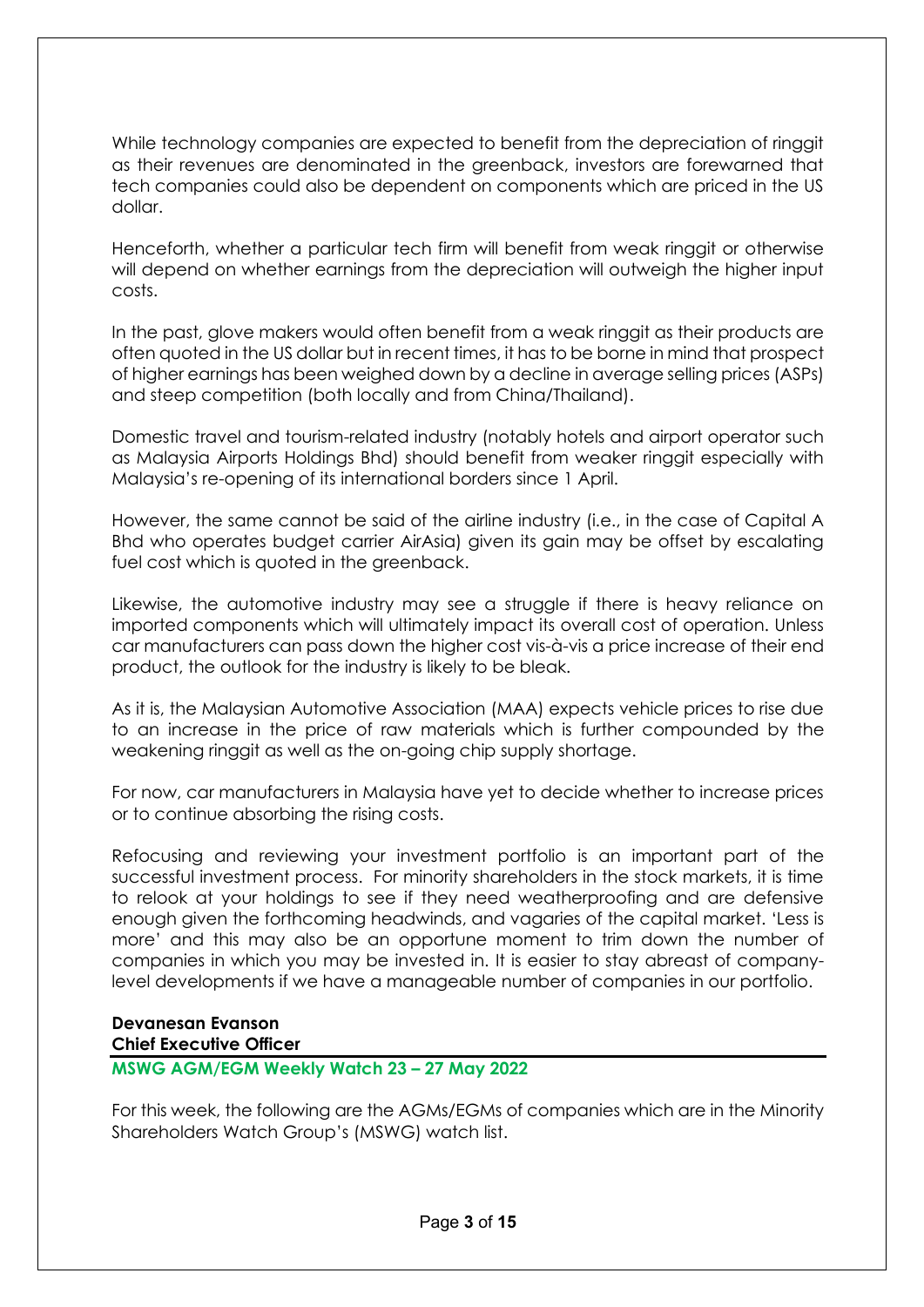The summary of points of interest is highlighted here, while the details of the questions to the companies can be obtained via MSWG's website at [www.mswg.org.my.](http://www.mswg.org.my/)

| One of the points of interest to be raised: |                                            |                                                                                                                                                                                                                                                                                                                                                                                                                                 |  |
|---------------------------------------------|--------------------------------------------|---------------------------------------------------------------------------------------------------------------------------------------------------------------------------------------------------------------------------------------------------------------------------------------------------------------------------------------------------------------------------------------------------------------------------------|--|
| <b>Date</b>                                 | Company                                    | Points/Issues to Be Raised                                                                                                                                                                                                                                                                                                                                                                                                      |  |
| 23.05.22 (Mon)<br>10.00 am                  | <b>Hextar Global</b><br>Berhad (AGM)       | Hextar Global generally grants a credit term of 30 days to 120<br>days to clients. As of 31 December 2021, trade receivables<br>which is past due more than 120 days amounted to RM65.73<br>million, representing approximately 42% of Hextar Global's<br>trade receivables of RM156.56 million (net of allowance for<br>expected credit losses). (Note 40.1 (b) (iii) Credit risk - Trade<br>receivables, page 174 of AR2021). |  |
|                                             |                                            | To which business segment do these customers with long<br>a)<br>outstanding trade receivables relate to? Please include<br>details such as country, amount due, overdue period<br>etc.                                                                                                                                                                                                                                          |  |
|                                             |                                            | How likely is it that these long outstanding trade<br>b)<br>receivables require provisions to be made?                                                                                                                                                                                                                                                                                                                          |  |
|                                             |                                            | As the information in AR2021 was based on period ended<br>$\subset$ )<br>31 December 2021, what is the latest figure of Hextar<br>Global's long outstanding trade receivables including<br>aging?                                                                                                                                                                                                                               |  |
| 23.05.22 (Mon)<br>10.00 am                  | <b>Bank Islam Malaysia</b><br>Berhad (AGM) | In terms of asset quality, BIMB saw its gross impaired financing<br>ratio (GIF) increase to 0.96% compared to 0.67% in FY2020.                                                                                                                                                                                                                                                                                                  |  |
|                                             |                                            | a) Financing under repayment assistance (RA) is not<br>classified as impaired. Does BIMB expect upward<br>pressure in GIF upon the expiry of various pandemic<br>related RA programmes this year?                                                                                                                                                                                                                               |  |
|                                             |                                            | b) What is the Bank's credit cost guidance for FY2022?                                                                                                                                                                                                                                                                                                                                                                          |  |
|                                             |                                            | The size of impaired financing of the construction sector<br>C)<br>increased significantly to RM285.25 million in FY2021 from<br>RM36.22 million in FY2020 (page 273 of IAR2021).                                                                                                                                                                                                                                               |  |
|                                             |                                            | To which business segment are these impairments related<br>to? What is the probability of writing back these<br>impairments?                                                                                                                                                                                                                                                                                                    |  |
| 23.05.22 (Mon)<br>11.00 am                  | <b>Public Bank Berhad</b><br>(AGM)         | For the past two financial years, Public Bank had collectively<br>provided<br>billion<br>RM1.77<br>of<br>management<br>overlays<br>related<br>COVID-19<br>(macroeconomic<br>variables<br>$\pm$<br>management overlay) as a pre-emptive provision for<br>potential credit risk deterioration due to the COVID-19<br>pandemic.                                                                                                    |  |
|                                             |                                            | What is the visibility on writing back the management<br>provision made in FY2020 - FY2021?                                                                                                                                                                                                                                                                                                                                     |  |
|                                             |                                            | As at end of FY2021, Public Bank's loan loss coverage (LLC)<br>ratio increased significantly to 360.7% compared to 227.7%                                                                                                                                                                                                                                                                                                       |  |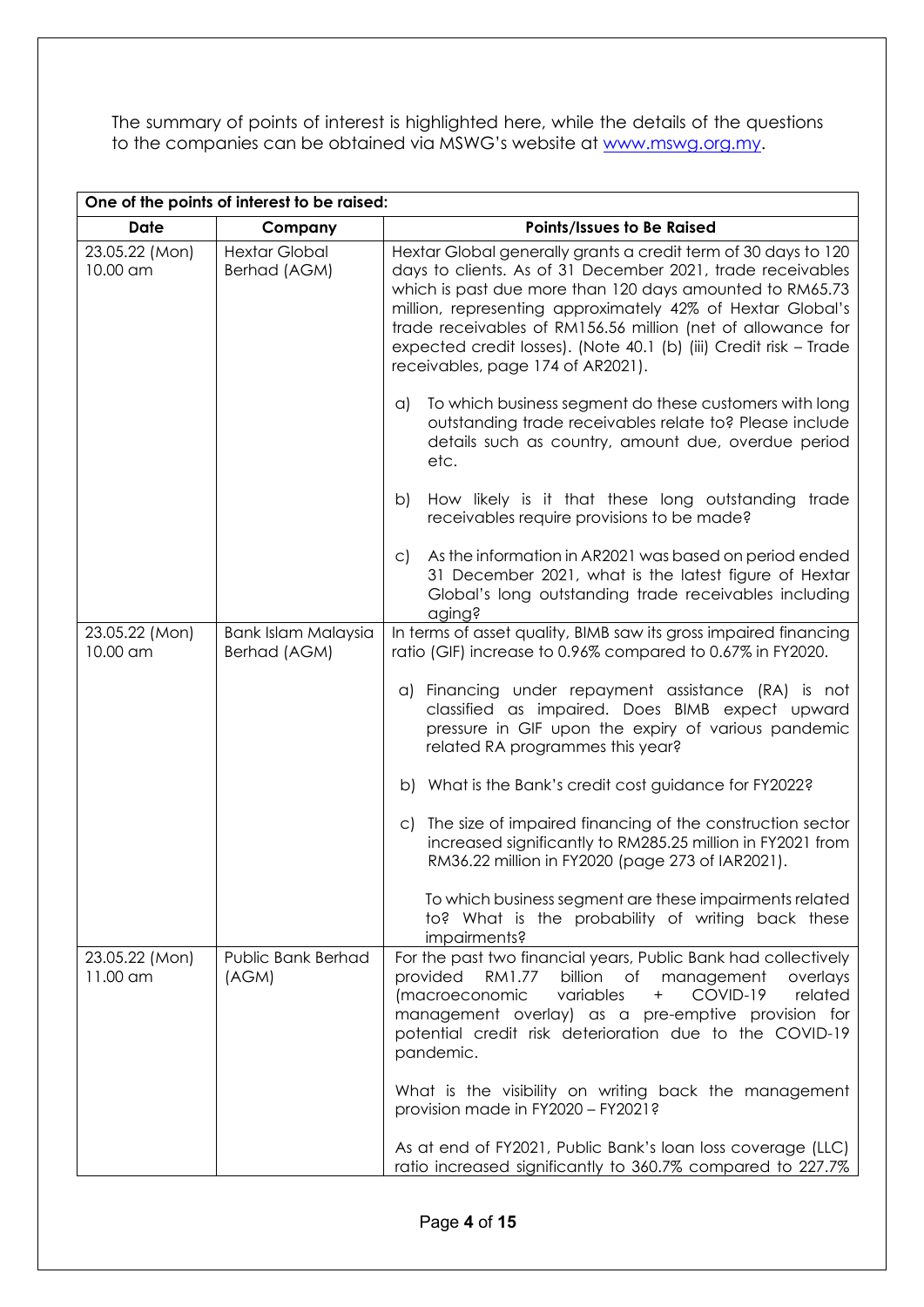|                            |                                        | the year before. Public Bank's LLC ratio was also significantly<br>higher than the industry's average of 129%.                                                                                                                                                  |
|----------------------------|----------------------------------------|-----------------------------------------------------------------------------------------------------------------------------------------------------------------------------------------------------------------------------------------------------------------|
|                            |                                        | Will there be a normalized loan loss coverage ratio going<br>forward? (360.7% as at end of 2021, compared to 227.7% as<br>at end of 2020)?                                                                                                                      |
|                            |                                        | What is the Bank's credit cost guidance for FY2022?                                                                                                                                                                                                             |
| 23.05.22 (Mon)<br>03.00 pm | Opensys (M)<br>Berhad (AGM)            | As announced on Bursa Malaysia Securities on 4 March 2022,<br>OpenSys has proposed the transfer of the listing of and<br>quotation for the entire issued share capital of the Company<br>from ACE market to Main Market of Bursa Malaysia Securities<br>Berhad. |
| 24.05.22 (Tue)             | <b>KKB</b> Engineering                 | What is the status of the proposed transfer?<br>There is an impairment loss on trade receivables amounting                                                                                                                                                      |
| 10.00 am                   | Berhad (AGM)                           | to RM3,944,865 in FY2021 (FY2020: RM55,208) (Page 91 of the<br>Annual Report 2021).                                                                                                                                                                             |
|                            |                                        | Which trade receivables are involved in the impairment<br>a)<br>exercise?                                                                                                                                                                                       |
|                            |                                        | Is the amount recoverable? How much of the<br>b)<br>impairment loss has been recovered to-date? How<br>much is expected to be recovered in FY2022?                                                                                                              |
| 24.05.22 (Tue)<br>10.00 am | Sime Darby<br>Property Berhad<br>(AGM) | The Group's joint venture in Battersea Project Holding<br>1.<br>Company Limited, ("Battersea") had written-down its<br>inventories by RM842.75 million in FY 2020 as compared<br>to RM Nil in FY 2021. (Page 271 of IAR)                                        |
|                            |                                        | Why was there no write-down of inventories in FY<br>a)<br>2021?                                                                                                                                                                                                 |
|                            |                                        | What are the types and amounts of inventories that<br>b)<br>were write-down in FY 2020?                                                                                                                                                                         |
|                            |                                        | Is there any amount of write-down inventories<br>$\mathsf{C}$<br>written back in FY 2021. If yes, what is the type and<br>amount written back?                                                                                                                  |
|                            |                                        | 2.<br>accumulated<br>impairment<br>The<br>other<br>losses<br>on<br>receivables remain high, constituting 73.1% and 69.6% of<br>the other receivables as at FYs 2021 and 2020<br>respectively. (Page 295 of IAR)                                                 |
|                            |                                        | Please provide the ageing profile of the impairment<br>a)<br>losses on other receivables for bands of less than 1<br>year, 1-2 years, 2-3 years, and more than 3 years for<br>FY 2021.                                                                          |
|                            |                                        | What are the challenges the Group faced in<br>b)<br>collecting the impaired other receivables?                                                                                                                                                                  |
|                            |                                        | What is the expected amount of the impairment<br>$\subset$ )<br>losses that will have to be written-off eventually?                                                                                                                                             |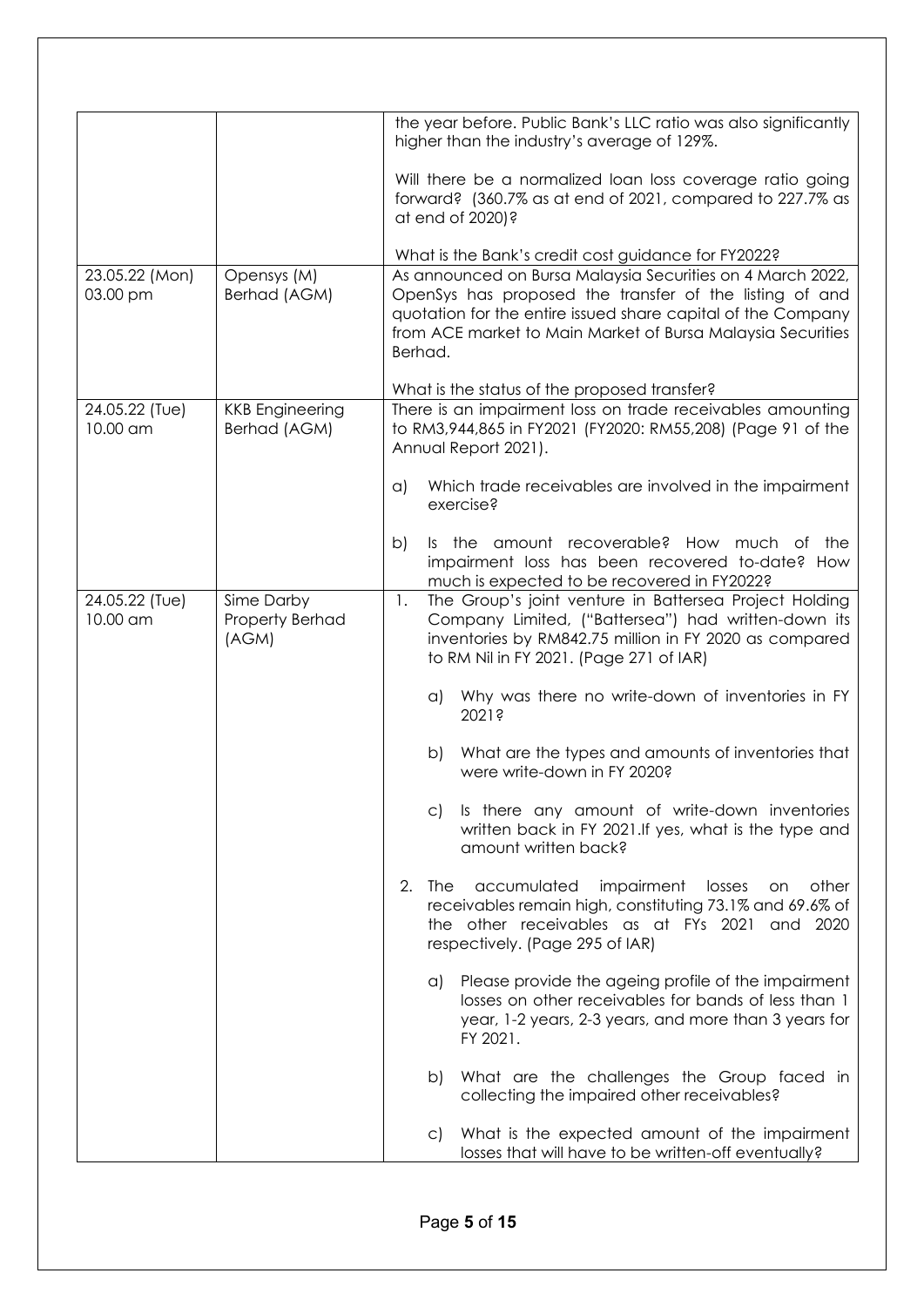| 25.05.22 (Wed)<br>10.00 am | Vizione Holdings<br>Berhad (AGM)                     | The Group was profitable at the operating level. However, a<br>one-time non-cash goodwill impairment loss of RM91.0 million<br>for a subsidiary ultimately resulted in it reporting a loss after tax<br>and non-controlling interest ("net loss") of RM85.6 million in<br>FY2021 (FY2020: Net loss of RM8.7 million) (Page 11 & Page 73<br>of the Annual Report 2021).<br>Despite recording a profitable business at the operating level,<br>the heavy impairment has severely impacted the Group's |
|----------------------------|------------------------------------------------------|-----------------------------------------------------------------------------------------------------------------------------------------------------------------------------------------------------------------------------------------------------------------------------------------------------------------------------------------------------------------------------------------------------------------------------------------------------------------------------------------------------|
|                            |                                                      | overall financial performance in FY2021. How does the Board<br>plan to address the Group's financial performance, moving<br>forward?                                                                                                                                                                                                                                                                                                                                                                |
| 25.05.22 (Wed)<br>10.00 am | Telekom Malaysia<br>Berhad (AGM)                     | TM recorded a 6.4% growth in revenue to RM11.5 billion<br>compared to RM10.8 billion in 2020. The solid performance is<br>attributed to the strong growth in unifi revenue and fixed<br>broadband subscribers, as well as the sharp increase in the<br>TM Wholesale business, which registered increasing data<br>demands from hyperscalers, and international and domestic<br>telcos. (page 15 of IAR 2021)                                                                                        |
|                            |                                                      | Is the strong growth in unifi revenue and fixed broadband<br>subscribers, as well as the sharp increase in the TM Wholesale<br>business sustainable in FY 2022? Please provide reasons for the<br>answer.                                                                                                                                                                                                                                                                                           |
| 25.05.22 (Wed)<br>10.00 am | <b>Benalac Holdings</b><br>Berhad (AGM)              | There are net impairment losses on property, plant, and<br>equipment, namely barges and dredges, amounting to<br>RM11,250,737 (FY2020: RM513,016) (Pages 94-95 of the Annual<br>Report 2021).                                                                                                                                                                                                                                                                                                       |
|                            |                                                      | What are the factors that triggered the impairment<br>$\alpha$<br>losses?                                                                                                                                                                                                                                                                                                                                                                                                                           |
| 25.05.22 (Wed)<br>10.00 am | Dutch Lady Milk<br><b>Industries Berhad</b><br>(AGM) | What is the prospect of reversing the amount?<br>b)<br>Due to global supply chain challenges and strong demand<br>for milk as an essential product, prices of global dairy raw<br>materials are affected and are at an all-time high. (page 38<br>of Annual Report (AR) 2021)                                                                                                                                                                                                                       |
|                            |                                                      | With DLMI's focus to nourish Malaysians at affordable<br>a)<br>prices and the global dairy raw material prices are<br>expected to be on uptrend into 2023, is the Group able<br>to pass on the higher input costs to customers and/or<br>consumers? How much pricing power does the Group<br>have for its brand portfolio?                                                                                                                                                                          |
|                            |                                                      | Given the intense competition and price wars among<br>b)<br>the consumer dairy players, how does DLMI balance<br>between preserving gross margins and passing on cost<br>increases to its customers while maintaining its products<br>affordable to consumers?                                                                                                                                                                                                                                      |
|                            |                                                      | What percentage of raw material purchases are<br>$\mathsf{C}$<br>denominated in foreign currencies other than in Ringgit<br>Malaysia? What is the current hedging policy of the<br>Group?                                                                                                                                                                                                                                                                                                           |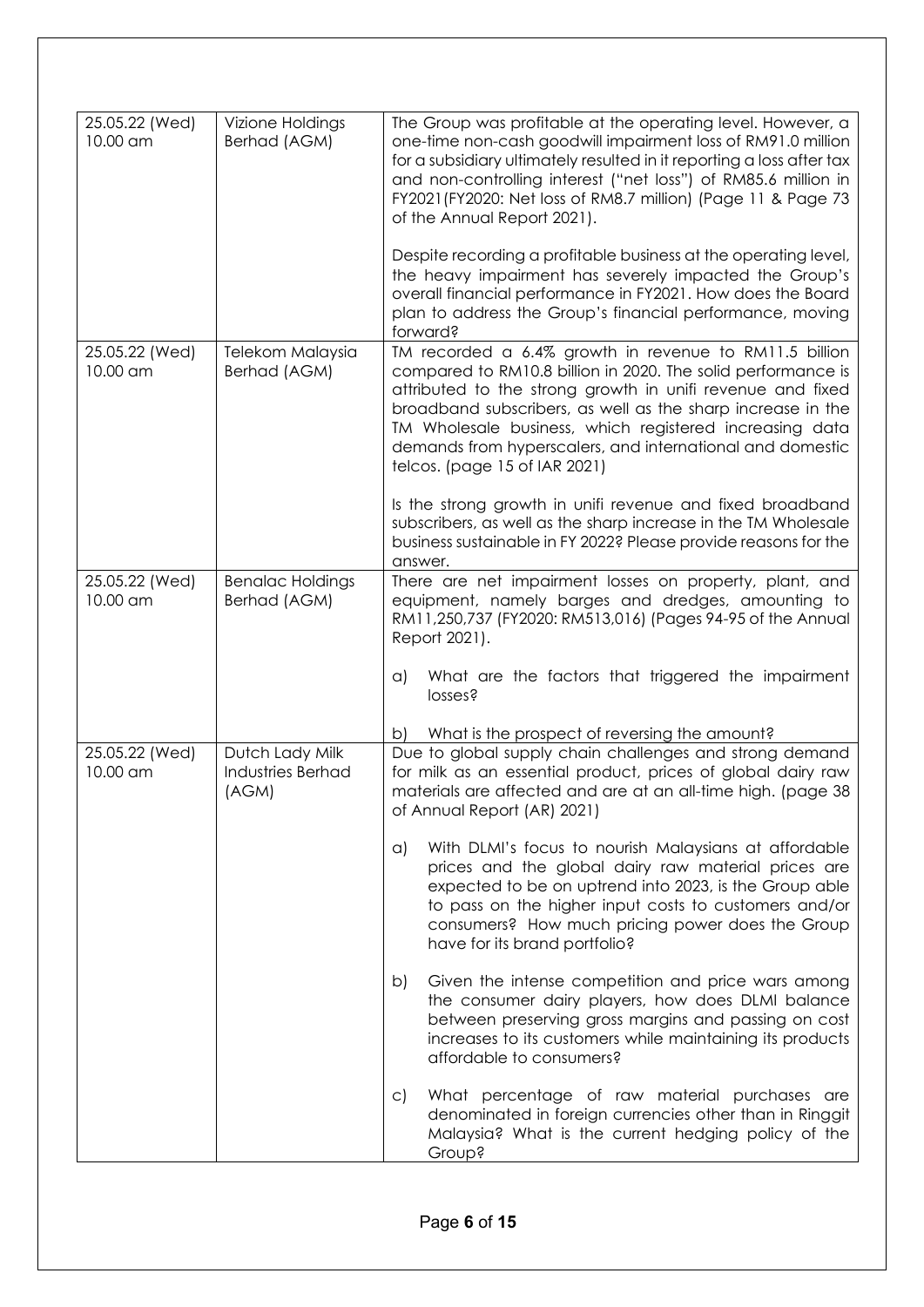| 25.05.22 (Wed)<br>10.00 am | Hengyuan Refining<br>Company Berhad<br>(AGM)     | The Group recorded other operating losses of RM552 million in<br>FY 2021 as compared to other operating gains of RM308<br>million in FY2020. (Page of 88 of AR)                                                                                                                                                                                                                                                                                                                                                                                                                                                                                                                                                                   |
|----------------------------|--------------------------------------------------|-----------------------------------------------------------------------------------------------------------------------------------------------------------------------------------------------------------------------------------------------------------------------------------------------------------------------------------------------------------------------------------------------------------------------------------------------------------------------------------------------------------------------------------------------------------------------------------------------------------------------------------------------------------------------------------------------------------------------------------|
|                            |                                                  | What was the reason for the other operating losses of<br>a)<br>RM552 million in FY 2021?                                                                                                                                                                                                                                                                                                                                                                                                                                                                                                                                                                                                                                          |
|                            |                                                  | What are the major components of other operating<br>b)<br>losses in FY 2021?                                                                                                                                                                                                                                                                                                                                                                                                                                                                                                                                                                                                                                                      |
|                            |                                                  | What measures has the Group taken to mitigate the<br>$\mathsf{C}$<br>great fluctuation in the other operating losses in the<br>future?                                                                                                                                                                                                                                                                                                                                                                                                                                                                                                                                                                                            |
| 25.05.22 (Wed)<br>10.00 am | Puncak Niaga<br>Holdings Berhad<br>(AGM)         | In FY2021, the Group reported a loss after tax (LAT) of<br>RM11.185 million compared to a profit after tax of RM3.097<br>million in FY2020. This was mainly due to higher finance costs,<br>which increased from RM48,090,000 in FY2020 to RM79,357,000<br>in FY2021 (Page 19 & Page 111 of the Annual Report 2021).                                                                                                                                                                                                                                                                                                                                                                                                              |
|                            |                                                  | If the abovementioned cost continues to remain at the same<br>level, does it mean that Puncak Niaga will continue to report<br>LAT in FY2022? What is the outlook for the Group's financial<br>performance in FY2022?                                                                                                                                                                                                                                                                                                                                                                                                                                                                                                             |
| 25.05.22 (Wed)<br>10.00 am | Affin Bank Berhad<br>(AGM)                       | On 28 January 2022, Affin Bank proposed to divest the 63%<br>stake it owned in AHAM for RM1.417 billion.                                                                                                                                                                                                                                                                                                                                                                                                                                                                                                                                                                                                                          |
|                            |                                                  | Upon the divestment, Affin Bank is set to lose a major income<br>contributor. AHAM contributed 14.8% (or RM78.1 million) of net<br>profit to Affin Bank in FY2021 (page 9 of Circular to<br>Shareholders dated 26 April 2022).                                                                                                                                                                                                                                                                                                                                                                                                                                                                                                    |
|                            |                                                  | Although Affin Bank's intention is to plough back the sale<br>proceeds to its core banking business, the efforts to fill the void<br>left by AHAM would take years to fill. Analysts also foresee that<br>its ROE could be hit due to the enlarged equity base.                                                                                                                                                                                                                                                                                                                                                                                                                                                                   |
|                            |                                                  | How does the Board/management plan to assure that its<br>bottom-line performance and return to shareholders would<br>remain intact post-divestment?                                                                                                                                                                                                                                                                                                                                                                                                                                                                                                                                                                               |
|                            |                                                  | How long would it take the Board/management to groom its<br>core banking businesses to fill the earnings vacuum left by<br><b>AHAM?</b>                                                                                                                                                                                                                                                                                                                                                                                                                                                                                                                                                                                           |
| 25.05.22 (Wed)<br>10.00 am | Mega First<br><b>Corporation Berhad</b><br>(AGM) | "The acquisition of Stenta came one year into our ambitious<br>5-year expansion plans for the Packaging Division that kicked<br>off in 2020. The first step taken was to increase our existing<br>production capacities of paper bags and flexible packaging<br>and this capacity expansion is on track to be completed in<br>2022. We expect that these added capacities will be fully<br>taken up in 2023. In addition to these increased capacities,<br>we are now in the midst of planning for a new mega factory<br>to be built on a 10.4-acre site in Melaka that was acquired<br>during the financial year. We expect completion of this<br>factory to be in the first half of 2023" (page 15 of FY2021<br>annual report). |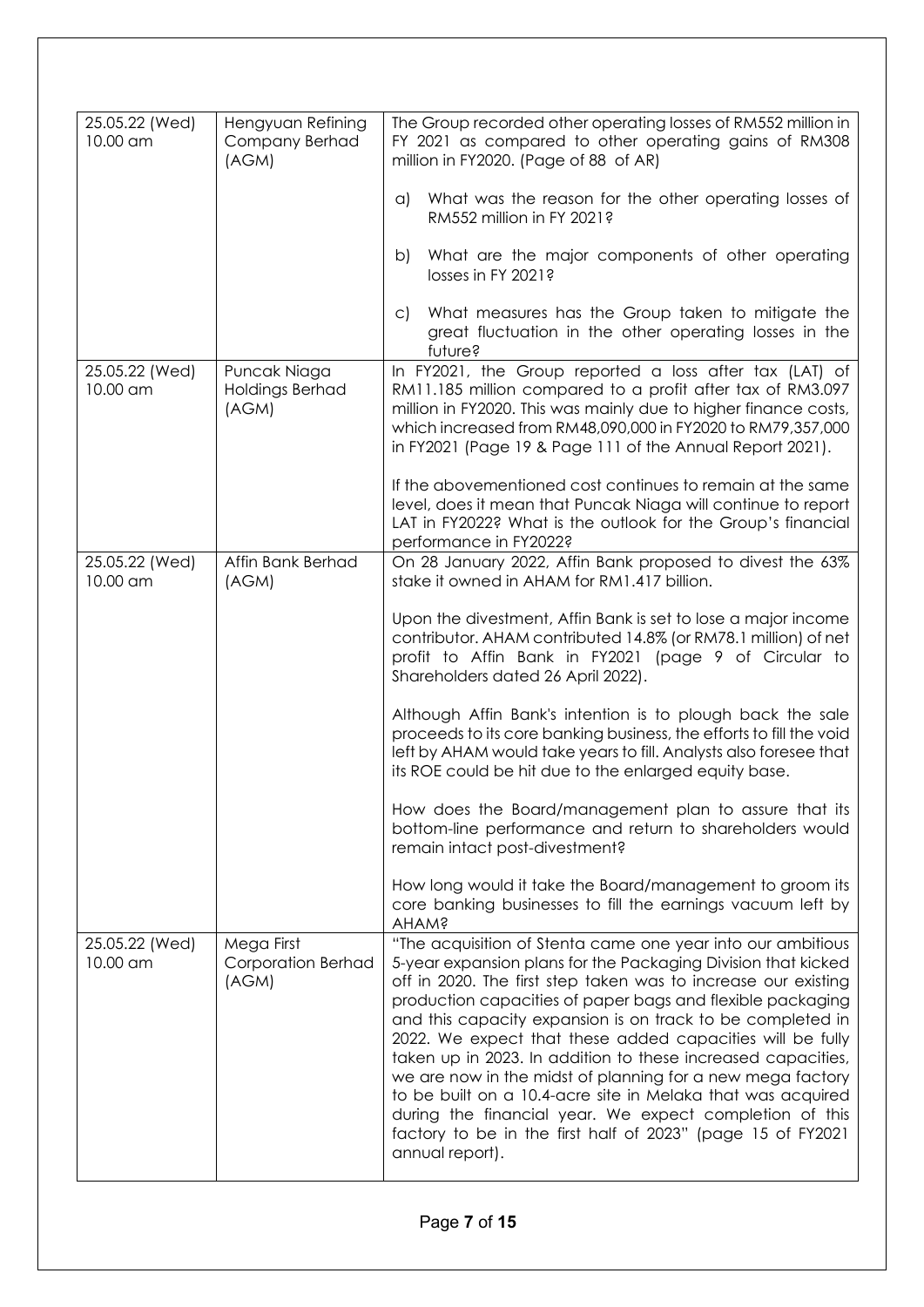|                            |                                       | What were the manufacturing capacities/ what will be<br>$\alpha$<br>potential<br>capacities<br>of<br>biaxally<br>oriented<br>the<br>polypropylene film and linear low density polyethylene<br>films under Hexachase Corporation Sdn Bhd, and flexible<br>packaging, paper bags, labels and stockers under<br>Stenta Films (Malaysia) Sdn Bhd i) before the above<br>expansions; ii) after the completion of capacity<br>expansions in 2022; and iii) after the full completion of the<br>new factory expected in 1H2023? |
|----------------------------|---------------------------------------|--------------------------------------------------------------------------------------------------------------------------------------------------------------------------------------------------------------------------------------------------------------------------------------------------------------------------------------------------------------------------------------------------------------------------------------------------------------------------------------------------------------------------|
|                            |                                       | How much is the capital expenditure budgeted for i) the<br>b)<br>capacity expansion targeted to be completed in 2022;<br>and ii) the new mega factory?                                                                                                                                                                                                                                                                                                                                                                   |
|                            |                                       | On page 38 of the company's 4Q21 results briefing slides<br>$\circ$ )<br>uploaded to the company website, the combined<br>annual revenue potential for the packaging division<br>could jump from approximately RM450m to RM1.2b<br>under the 5-year expansion plan. How does the group<br>ensure sufficient new orders could be secured to fill up<br>the new capacities under such aggressive expansion<br>plans?                                                                                                       |
| 25.05.22 (Wed)<br>10.30 am | Parkson Holdings<br>Berhad (AGM)      | What were the justifications for the 6.9% increase, on a pro<br>rata basis, in the salaries and bonuses of the Chairman and<br>Managing Director from RM2.34m in FY20 (for 12 months or<br>RM0.195m/month) to RM3.751m in FY21 (for 18 months or<br>RM0.2084m a month) when                                                                                                                                                                                                                                              |
|                            |                                       | i)<br>The group was adversely hit by the Covid-19 pandemic;                                                                                                                                                                                                                                                                                                                                                                                                                                                              |
|                            |                                       | $\mathsf{ii}$<br>There is a material uncertainty that may cast significant<br>doubt on the group's ability to continue as a going<br>concern, as highlighted by the external auditor;                                                                                                                                                                                                                                                                                                                                    |
|                            |                                       | The group had to implement cost rationalisation across<br>iii)<br>the group; and                                                                                                                                                                                                                                                                                                                                                                                                                                         |
|                            |                                       | The Commercial Court in Indonesia has commenced<br>iv)<br>bankruptcy proceedings against PT Tozy, a wholly-<br>owned subsidiary of Parkson Retail Asia Limited, which in<br>turn a 67.96% owned subsidiary of Parkson Holdings Bhd,<br>which resulted in Parkson exited the Indonesia market<br>completely after losing control of PT Tozy?                                                                                                                                                                              |
|                            |                                       | The salaries and bonuses of the Chairman and Managing<br>Director for FY21, on a pro rata basis, were also higher than<br>the amount of RM2.418m in FY19 (for 12 months or<br>RM0.2015m/month), before the outbreak of Covid-19<br>pandemic.                                                                                                                                                                                                                                                                             |
| 25.05.22 (Wed)<br>11.00 am | <b>Amtel Holdings</b><br>Berhad (AGM) | The automotive industry, among others, was one of the<br>hardest hit sectors due to semiconductor chip shortage.<br>Automotive manufacturers and parts suppliers are all having<br>to change certain designs or look for alternatives, which<br>undoubtedly increased the overall production costs across<br>the entire supply chain. (page 15 of AR 2021)                                                                                                                                                               |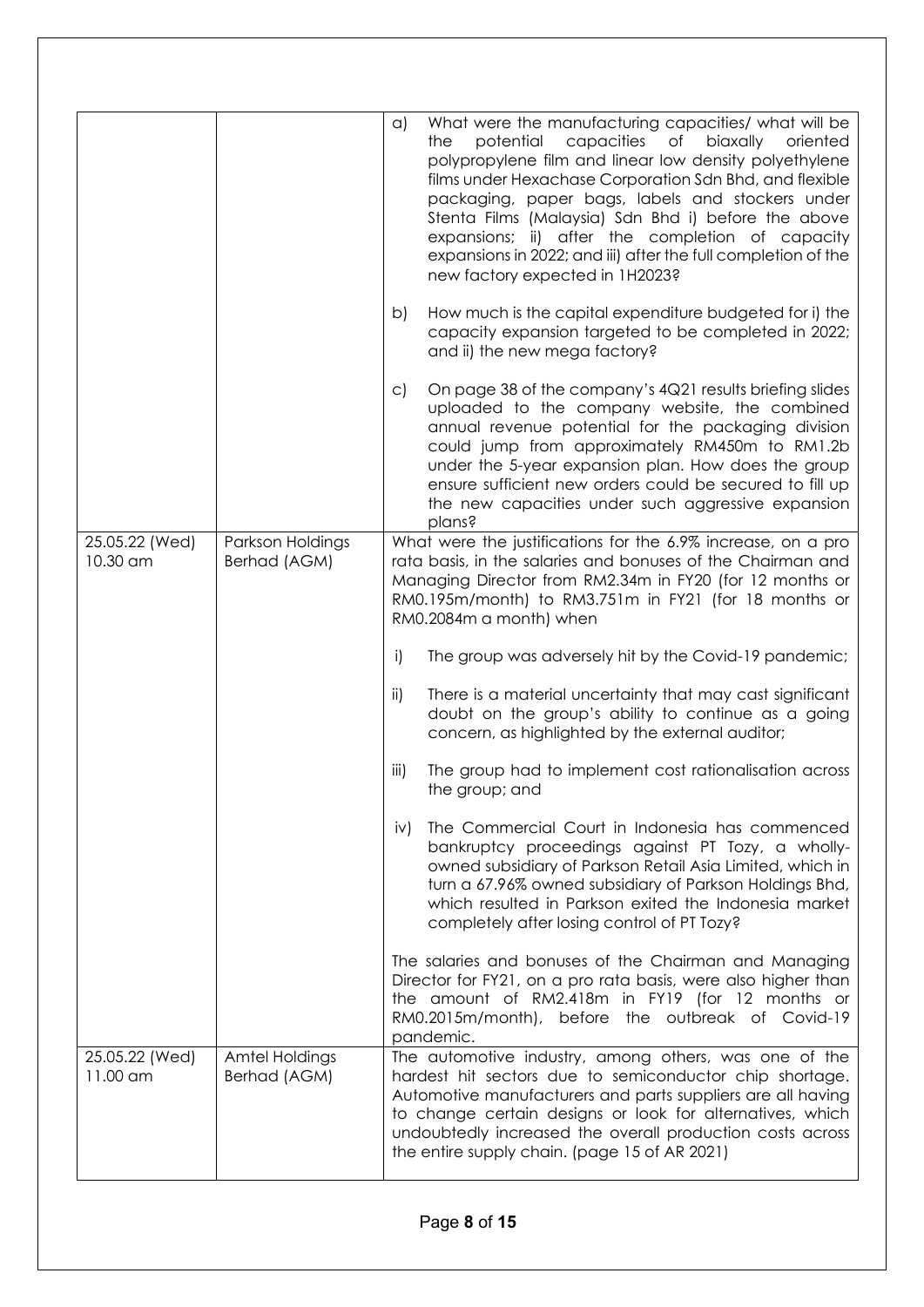|                              |                                            | In what areas and to what extent has Amtel been affected?<br>Has the situation improved?                                                                                                                                                                                                                                                                                                                                                                                                                                                                                                                                                                                                                                                                                                                                                                                                                                                                                                                                                                                |
|------------------------------|--------------------------------------------|-------------------------------------------------------------------------------------------------------------------------------------------------------------------------------------------------------------------------------------------------------------------------------------------------------------------------------------------------------------------------------------------------------------------------------------------------------------------------------------------------------------------------------------------------------------------------------------------------------------------------------------------------------------------------------------------------------------------------------------------------------------------------------------------------------------------------------------------------------------------------------------------------------------------------------------------------------------------------------------------------------------------------------------------------------------------------|
| 25.05.22 (Wed)<br>$11.00$ am | <b>UOA Development</b><br><b>Bhd (AGM)</b> | The Group has a joint venture investment in relation to<br>potential land development projects in Vietnam with<br>Capitaland (Vietnam) Holdings Pte Ltd ("Capitaland"). The<br>joint venture has not materialised. (Page 133 of AR)                                                                                                                                                                                                                                                                                                                                                                                                                                                                                                                                                                                                                                                                                                                                                                                                                                     |
|                              |                                            | What was the reason the joint venture did not<br>a)<br>materalise?                                                                                                                                                                                                                                                                                                                                                                                                                                                                                                                                                                                                                                                                                                                                                                                                                                                                                                                                                                                                      |
|                              |                                            | When will the Group expect the return of the<br>b)<br>USD31,500,000 (approximately RM131,031,041)<br>from<br>Capitaland?                                                                                                                                                                                                                                                                                                                                                                                                                                                                                                                                                                                                                                                                                                                                                                                                                                                                                                                                                |
|                              |                                            | Is the Company still keen to invest in Vietnam? What are<br>$\mathsf{C}$<br>the reasons for investing in Vietnam?                                                                                                                                                                                                                                                                                                                                                                                                                                                                                                                                                                                                                                                                                                                                                                                                                                                                                                                                                       |
|                              |                                            | Why did the Company not consider investing in Australia<br>d)<br>as it has an in-depth knowledge of the country?                                                                                                                                                                                                                                                                                                                                                                                                                                                                                                                                                                                                                                                                                                                                                                                                                                                                                                                                                        |
| 25.05.22 (Wed)               | Subur Tiasa                                | <b>Material Uncertainty Related to Going Concern</b>                                                                                                                                                                                                                                                                                                                                                                                                                                                                                                                                                                                                                                                                                                                                                                                                                                                                                                                                                                                                                    |
| 11.30 am                     | <b>Holdings Berhad</b><br>(AGM)            | The external auditors draw attention to Note 5 in the financial<br>statements, which indicates that as at 31 December 2021, the<br>Group's current liabilities exceeded its current assets by<br>RM393.8 million (2020: RM458.3 million). This condition gives rise<br>to concerns about whether the Group has sufficient cash<br>flows to meet its obligations for the next 12 months from the<br>end of the reporting period, and whether the use of going<br>concern basis in the preparation of the financial statements is<br>appropriate. This was in spite of the net profit of RM73.0 million<br>(2020: net loss of RM25.6 million) and net operating cash<br>inflows of RM172.5 million (2020: RM46.8 million) recorded by<br>the Group for the financial period (Page 47 of the Annual<br>Report 2021).<br>a) How does the Board plan to<br>address<br>the<br>abovementioned issues highlighted by the external<br>auditors?<br>b) On the issue of current liabilities exceeding current assets,<br>is the Company able to meet its short-term obligations in |
|                              |                                            | FY2022?                                                                                                                                                                                                                                                                                                                                                                                                                                                                                                                                                                                                                                                                                                                                                                                                                                                                                                                                                                                                                                                                 |
| 25.05.22 (Wed)<br>$11.45$ am | <b>Amtel Holdings</b><br>Berhad (EGM)      | Proposed Establishment of a Long-Term Incentive Plan Which<br>Comprises Proposed Employees' Shares Option Scheme<br>(ESOS) ("Proposed LTIP") & Proposed Allocation of LTIP Awards<br>to the directors of AHB                                                                                                                                                                                                                                                                                                                                                                                                                                                                                                                                                                                                                                                                                                                                                                                                                                                            |
|                              |                                            | In line with better corporate governance, MSWG does not<br>encourage the practice of giving ESOS options to non-<br>executive directors (NEDs) as they play the independent<br>check and balance role (and not an executive role) in the<br>Company and are responsible for monitoring the ESOS<br>options allocation to employees and executive directors.                                                                                                                                                                                                                                                                                                                                                                                                                                                                                                                                                                                                                                                                                                             |
|                              |                                            | Furthermore, ESOS, by definition, refers to a scheme for<br>employees only.                                                                                                                                                                                                                                                                                                                                                                                                                                                                                                                                                                                                                                                                                                                                                                                                                                                                                                                                                                                             |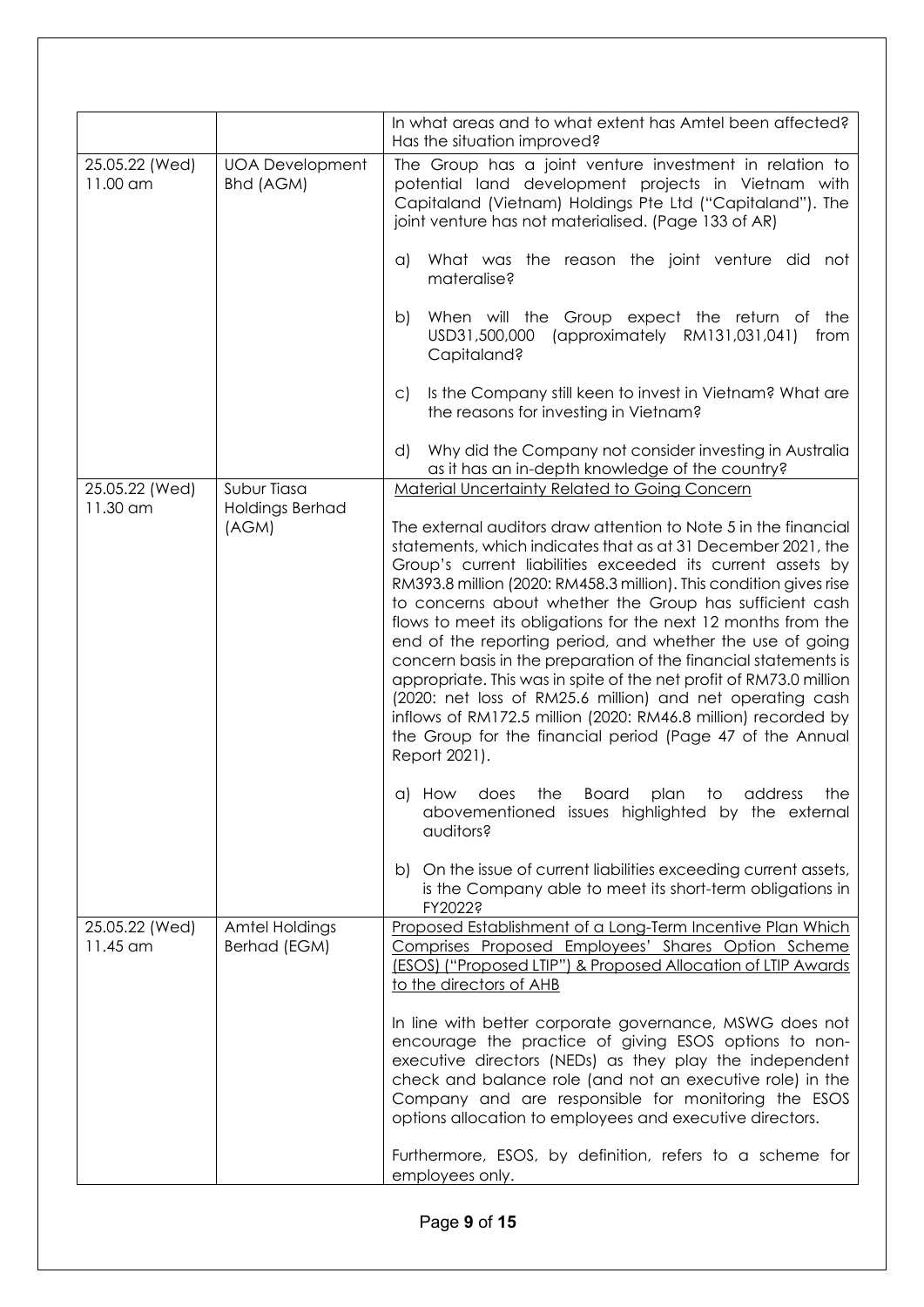|                             |                                    | There is also the risk that the NEDs may be fixated with the<br>share price of the Company and this may affect their<br>impartial decision-making, which should be made without<br>reference to share price considerations.                                                                                                                        |
|-----------------------------|------------------------------------|----------------------------------------------------------------------------------------------------------------------------------------------------------------------------------------------------------------------------------------------------------------------------------------------------------------------------------------------------|
|                             |                                    | Under the Proposed allocation of LTIP Awards to the directors<br>of AHB, there are three NEDs namely YTM. Tunku Dato' Seri<br>Kamel Bin Tunku Rijaludin, Mr. Siow Hock Lee, and Mr. Ir. Chew<br>Yook Boo, who are eligible to subscribe for new AHB Shares<br>(Ordinary Resolutions 2,5 and 7, Notice of EGM).                                     |
|                             |                                    | Why is the ESOS extended to the three NEDs since they<br>a)<br>do not perform executive roles? Should not the directors'<br>fee and other benefits they receive be adequate to<br>compensate the services rendered by them?                                                                                                                        |
|                             |                                    | Considering the non-executive role of these directors in<br>b)<br>AHB, what is their view on the ESOS scheme? Are they<br>keen to accept the shares if the ESOS options are offered<br>to them?                                                                                                                                                    |
| 25.05.22 (Wed)<br>03.30 pm  | <b>Bumi Armada</b><br>Berhad (AGM) | A subsidiary of the Group in Russia is involved in the design,<br>procurement construction, and installation of a 16-inch<br>subsea multiphase pipeline at the V. Grayfer field located in<br>the Caspian Sea, Russia. The offshore construction work is<br>expected to be completed in 2022. (Page 56 of AR)                                      |
|                             |                                    | Will there be a delay in the completion of the offshore<br>$\alpha$<br>construction work due to the Russian-Ukrainian conflict?                                                                                                                                                                                                                    |
|                             |                                    | Does the Group expect a delay in the payment of work<br>b)<br>performed?                                                                                                                                                                                                                                                                           |
|                             |                                    | What currency will be used to pay for the work<br>$\mathsf{C}$<br>performed as Russia has difficulty in paying US dollars?                                                                                                                                                                                                                         |
| 26.05.22 (Thur)<br>09.30 am | Axiata Group<br>Berhad (AGM)       | 2021 has been an exciting year for Axiata, as it 'graduated'<br>its digital businesses and set them off on their path to<br>profitability with the ambition of unicorn status by 2024. It<br>consolidated all its fintech offerings under the Boost umbrella<br>to evolve into a full spectrum regional fintech business (Page<br>21 of IAR 2021). |
|                             |                                    | Axiata is focussing on building two unicorns. Which are the<br>two? What is their status now and when are they expected to<br>be profitable?                                                                                                                                                                                                       |
| 26.05.22 (Thur)<br>10.00 am | Master-Pack Group<br>Berhad (AGM)  | Master-Pack recorded an 8.5% growth in revenue to<br>RM153.98 million in FY2021, compared to RM141.87 million in<br>the year before. The higher contribution was from customers<br>resuming full operations and placing higher orders in all<br>locations with some adjustment to the selling price.                                               |
|                             |                                    | a) What would be the catalyst for better top-line and<br>bottom-line performance this year? Will the revenue be<br>driven by cost-push or demand-pull factor?                                                                                                                                                                                      |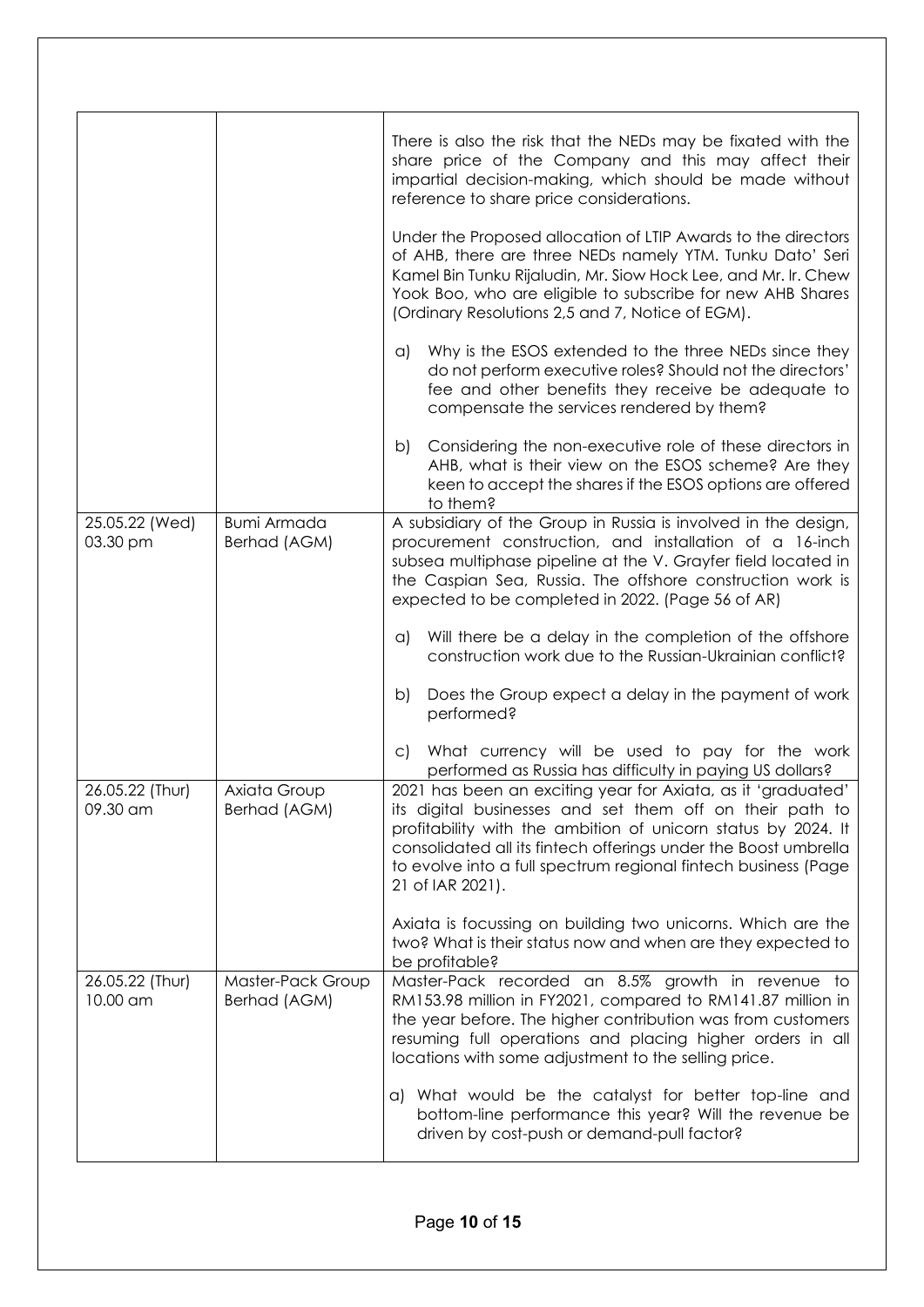|                             |                                          | b) At the same time, the average cost of raw material<br>increased by 26% compared to the average for FY2020.<br>With that, it has moved to diversify to other range of<br>packaging, resulting in improved gross profit.                                                                                                                                                                                                                                                                                                                                                                                                                                                                                                                   |
|-----------------------------|------------------------------------------|---------------------------------------------------------------------------------------------------------------------------------------------------------------------------------------------------------------------------------------------------------------------------------------------------------------------------------------------------------------------------------------------------------------------------------------------------------------------------------------------------------------------------------------------------------------------------------------------------------------------------------------------------------------------------------------------------------------------------------------------|
|                             |                                          | What were the better margin new products that it had<br>diversified into? Does the Group see similar cost pressure<br>in FY2022 in view of global inflation pressures? To what<br>extent can the Company pass on the cost to customers?                                                                                                                                                                                                                                                                                                                                                                                                                                                                                                     |
| 26.05.22 (Thur)             | <b>UMW Holdings</b>                      | Automotive segment:                                                                                                                                                                                                                                                                                                                                                                                                                                                                                                                                                                                                                                                                                                                         |
| 10.00 am                    | Berhad (AGM)                             | The extension of the vehicle sales tax holiday, first to the<br>$\alpha$<br>end of the year and then extended to June 2022, has<br>also contributed to improve the Automotive segment's<br>earnings. (page 19 of IAR2021)                                                                                                                                                                                                                                                                                                                                                                                                                                                                                                                   |
|                             |                                          | Given that the sales tax holiday is coming to an end,<br>what are the odds of the Group experiencing a sudden<br>vehicle sales contraction?                                                                                                                                                                                                                                                                                                                                                                                                                                                                                                                                                                                                 |
|                             |                                          | The Group remains optimistic about Perodua's prospects<br>b)<br>going into 2022 given its strong order book of over 70,000<br>vehicles as of end 2021. (page 53 of IAR2021)                                                                                                                                                                                                                                                                                                                                                                                                                                                                                                                                                                 |
|                             |                                          | To-date, has the order book of over 70,000 vehicles been<br>delivered? How many remain outstanding?                                                                                                                                                                                                                                                                                                                                                                                                                                                                                                                                                                                                                                         |
|                             |                                          | To-date, what is the Group's backlog orders for its<br>$\mathsf{C}$<br>Automotive segment?                                                                                                                                                                                                                                                                                                                                                                                                                                                                                                                                                                                                                                                  |
| 26.05.22 (Thur)<br>10.00 am | Hap Seng<br>Consolidated<br>Berhad (AGM) | As part of the expansion of the property division's investment<br>portfolio, Hap Seng has embarked on hotel development in<br>the Klang Valley and Kota Kinabalu. In Kuala Lumpur, two<br>hotel projects, namely Hyatt Regency Kuala Lumpur and<br>Hyatt Centric Kuala Lumpur are in the pipeline.                                                                                                                                                                                                                                                                                                                                                                                                                                          |
|                             |                                          | According to the Kuala Lumpur Hotel Market Outlook &<br>Prospects 2022 report dated March 2022 by CBRE, for the<br>period of 2015 to 2021, the occupancy rate, average daily<br>rate and revenue per available room for hotels in Kuala<br>Lumpur peaked in 2017 and started to decline in 2018 and<br>2019, even before the outbreak of Covid-19 pandemic.<br>Furthermore, the upcoming openings of key hotels in Kuala<br>Lumpur are expected to add 2,623 units of hotel room to the<br>market this year and another 1,260 hotel rooms between 2023<br>and 2025. Besides the keen competition within the hotel<br>industry in Kuala Lumpur, there are also a variety of lodging<br>options available via online marketplace for lodging. |
|                             |                                          | Given the industry landscape mentioned above, what<br>a)<br>are the reasons for the group to venture into hospitality<br>business in Kuala Lumpur?                                                                                                                                                                                                                                                                                                                                                                                                                                                                                                                                                                                          |
|                             |                                          | What is the budgeted development cost for each of the<br>b)<br>two hotels above?                                                                                                                                                                                                                                                                                                                                                                                                                                                                                                                                                                                                                                                            |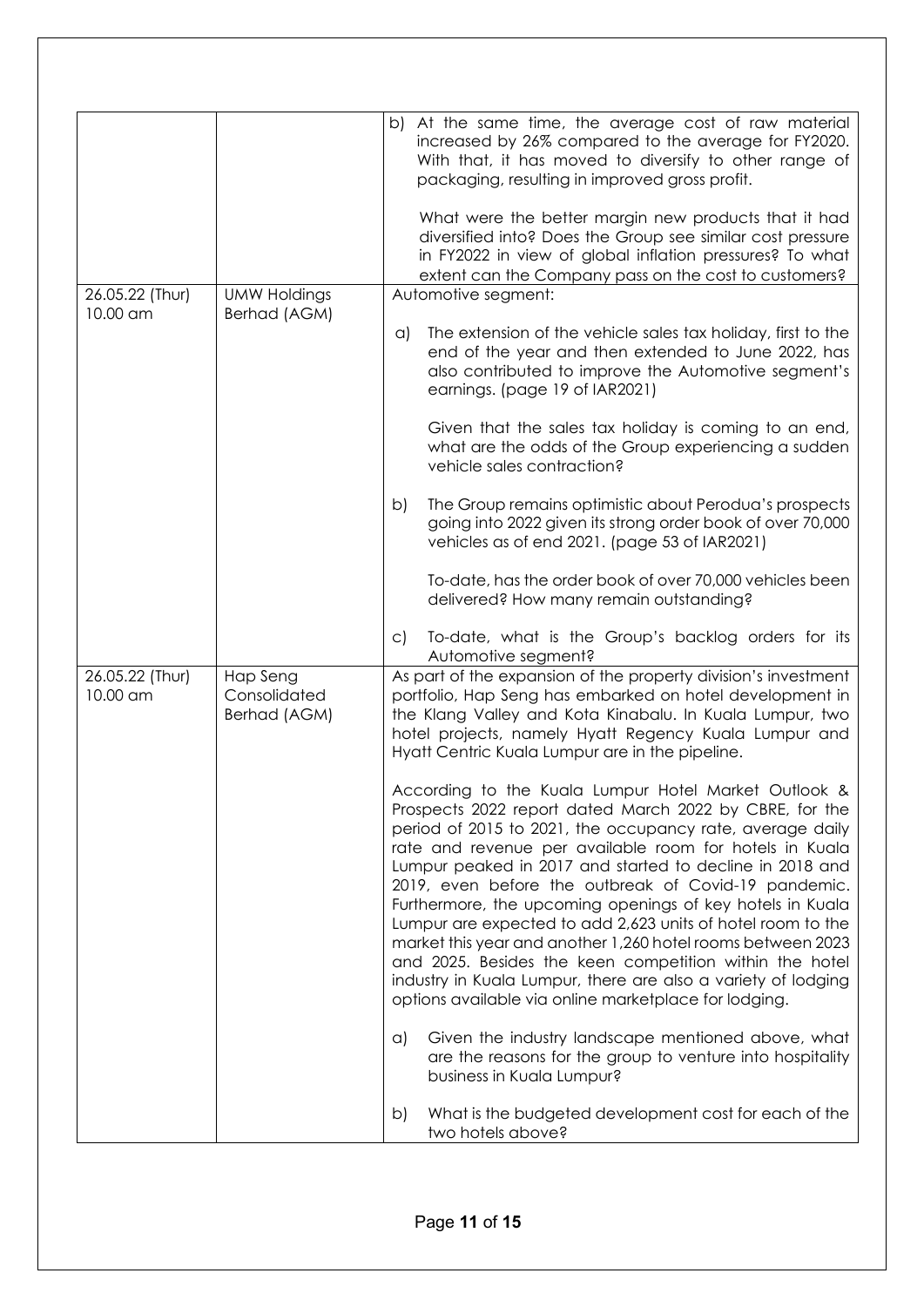| 26.05.22 (Thur)<br>11.00 am | Kerjaya Prospek<br>Group Berhad<br>(AGM)          | In FYE2021, there is an allowance for impairment losses on<br>trade receivables amounting to RM7,941,762 (FYE2020:<br>Reversal of RM2,524,460) (Page 141 of the Annual Report<br>2021).                                                              |
|-----------------------------|---------------------------------------------------|------------------------------------------------------------------------------------------------------------------------------------------------------------------------------------------------------------------------------------------------------|
|                             |                                                   | To which trade receivables do the impairment losses<br>a)<br>relate to?                                                                                                                                                                              |
|                             |                                                   | Is the amount recoverable? If so, what is the expected<br>b)<br>recoverability in FYE2022?                                                                                                                                                           |
|                             |                                                   | Have any of these trade receivables been recovered to-<br>$\subset$<br>date?                                                                                                                                                                         |
| 26.05.22 (Thur)<br>11.00 am | Wang-Zheng<br>Berhad (AGM)                        | The Company's major contributor to revenue is from<br>1.<br>products. In FYE 2021, the processed<br>processed paper<br>paper products segment contributed 66.9% or RM150.6<br>million of total revenue. (Page 20 of AR 2021)                         |
|                             |                                                   | One of the major users of the Company's processed<br>$\alpha$<br>paper products is the print media. However, the print<br>media is slowing down as consumers' rely on online<br>news sources.                                                        |
|                             |                                                   | What is the Company's plan to mitigate the<br>slowdown in demand from the print media?                                                                                                                                                               |
|                             |                                                   | Is the Company looking at alternative uses for its<br>b)<br>processed paper segment products as demand<br>from the print media wanes, and if yes, what are<br>these alternative uses?                                                                |
|                             |                                                   | The Company deals with paper as a major raw material<br>2.<br>which has a lot of environmental repercussions.                                                                                                                                        |
|                             |                                                   | How does the Company ensure that it sources paper<br>from sustainable forests especially since there is currently<br>great emphasis on ESG matters.                                                                                                  |
| 26.05.22 (Thur)<br>11.00 am | Kenanga<br><b>Investment Bank</b><br>Berhad (AGM) | In FY2021, KIBB's net impaired loans, advances and financing<br>(LAF) ratio almost doubled to 3.31% from 1.79% (page 199 of<br>Annual Report 2021).                                                                                                  |
|                             |                                                   | What were the major reasons for the increase in net<br>a)<br>impaired LAF ratio?                                                                                                                                                                     |
|                             |                                                   | Is the current net impaired LAF ratio within a comfortable<br>b)<br>and manageable range?                                                                                                                                                            |
|                             |                                                   | What is the optimal ratio range?<br>$\circ$ )                                                                                                                                                                                                        |
|                             |                                                   | During the year, the Bank also provided higher<br>d)<br>allowance for expected credit losses (ECL) of RM14.45<br>million (FY2020: RM7.92 million). About 95% (RM13.79<br>million) of the allowance for ECL was related to share<br>margin financing. |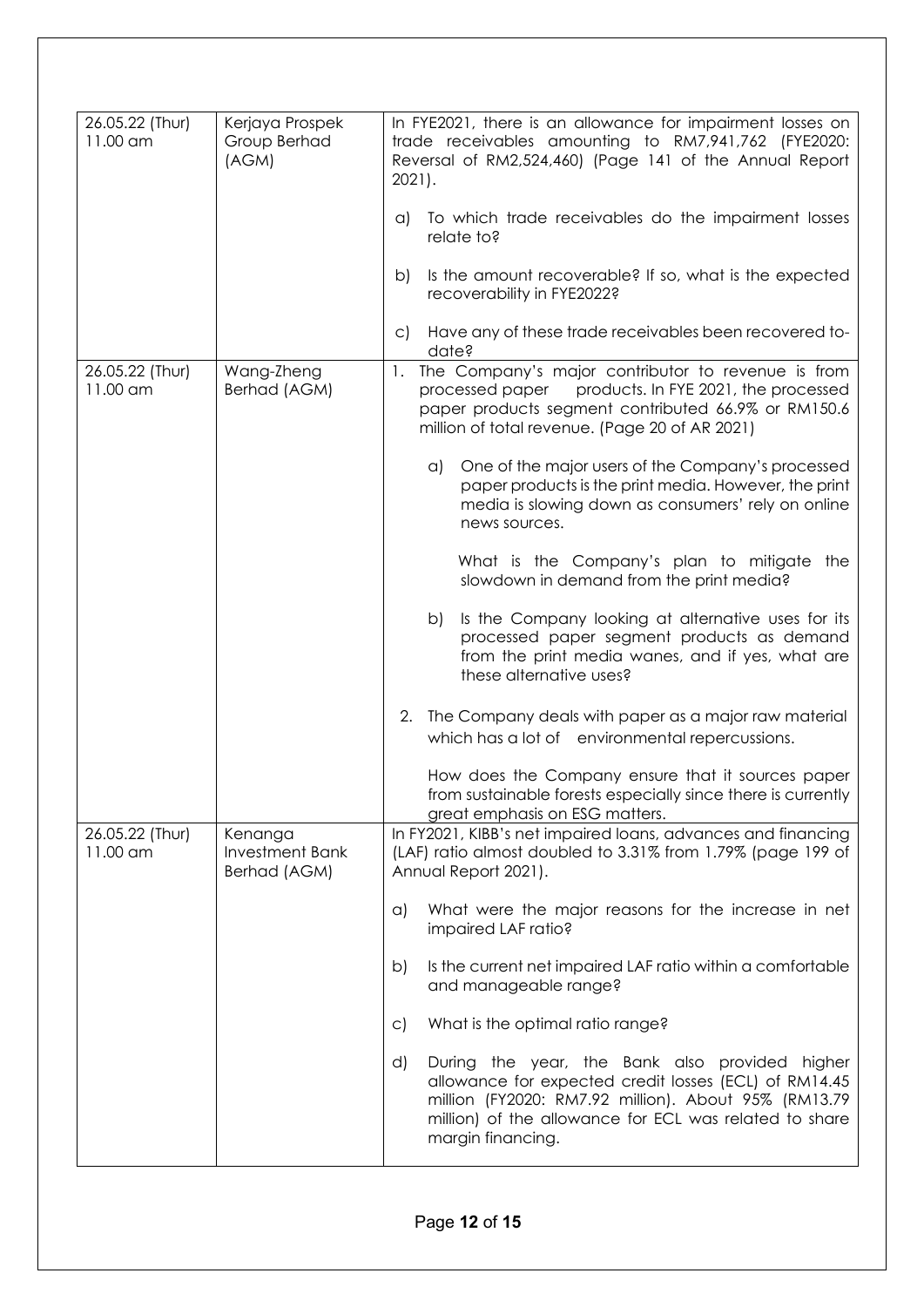|                             |                                       | Does the Bank see future deterioration in the credit<br>quality of share margin financing which constitutes 65.3%<br>of the Bank's gross LAF?                                                                                                                                                                                                                                                                                                                                                                                                                                                                                                                                                                                                                                                                                                                                                                                                                                                                                                                                                                                                                                                                                                                                                                                                                                                                                                                                          |
|-----------------------------|---------------------------------------|----------------------------------------------------------------------------------------------------------------------------------------------------------------------------------------------------------------------------------------------------------------------------------------------------------------------------------------------------------------------------------------------------------------------------------------------------------------------------------------------------------------------------------------------------------------------------------------------------------------------------------------------------------------------------------------------------------------------------------------------------------------------------------------------------------------------------------------------------------------------------------------------------------------------------------------------------------------------------------------------------------------------------------------------------------------------------------------------------------------------------------------------------------------------------------------------------------------------------------------------------------------------------------------------------------------------------------------------------------------------------------------------------------------------------------------------------------------------------------------|
| 26.05.22 (Thur)<br>12.00 pm | Muar Ban Lee<br>Group Berhad<br>(AGM) | Referring to MBL's announcement dated 21 January 2022, the<br>Company had entered into a conditional share sale<br>agreement (SSA) on 1 April 2021 it (via wholly-owned<br>subsidiary MBL Plantation Sdn Bhd, MBLPSB) with Doa Huat<br>Holdings Sdn Bhd (DHHSB) on the disposal of its entire equity<br>interest in Sokor Gemilang Ladang Sdn Bhd (SGLSB) for RM25<br>million. SGLSB is a wholly-owned subsidiary of MBLPSB.<br>The highest percentage ratio applicable for the transaction<br>pursuant to Paragraph 10.02(g) of the Listing Requirements<br>(LRs) was approximately 16.05% based on MBL's audited<br>financial statements for FY2020.<br>In explaining the approximate 10-month delay in announcing<br>the transaction, MBL said this "was due to a misinterpretation<br>of the Listing Requirements where the Company was under<br>the impression that the announcement was only to be made<br>after the relevant regulatory approval had been obtained".<br>In this case, this refers to the consent from the state authority<br>for the transfer of 100% equity interest in SGLSB from MLPSB to<br>DHHSB.<br>How could there be "a misinterpretation of the Listing<br>Requirements" when Paragraph 10.06 of the LR clearly states<br>that "where any one of the percentage ratios of a transaction<br>is 5%, or more, the listed issuer must announce the transaction<br>to the Exchange as soon as possible after terms of the<br>transaction have been agreed"? |
|                             |                                       | The explanation of the delay in announcing the transaction is<br>unconvincing.                                                                                                                                                                                                                                                                                                                                                                                                                                                                                                                                                                                                                                                                                                                                                                                                                                                                                                                                                                                                                                                                                                                                                                                                                                                                                                                                                                                                         |
| 26.05.22 (Thur)<br>12.00 pm | Axiata Group<br>Berhad (EGM)          | Investment and synergy realisation risk<br>There can be no assurance that the anticipated benefits of<br>the Proposals, including the various expected synergistic<br>benefits will be realised or that the Group will be able to<br>generate sufficient returns from this investment to offset the<br>cost of this investment (Page 17 the Circular).<br>As an experienced telecommunications operator with<br>a)<br>existing operations in Indonesia and other parts of Asia,<br>how does Axiata plan to address the investment and<br>synergy realisation risk?<br>In terms of timing, when does Axiata anticipate any<br>b)<br>expected synergistic benefits to be realised?<br>What is Axiata's targeted financial return from this<br>$\mathsf{C}$<br>investment?                                                                                                                                                                                                                                                                                                                                                                                                                                                                                                                                                                                                                                                                                                                |
| 26.05.22 (Thur)<br>03.00 pm | <b>GHL Systems</b><br>Berhad (AGM)    | Shared Services segment revenue declined by 3.6% year-on-<br>year to RM116.7 million (2020: RM121.1 million), due to lower<br>EDC terminals sales and deployment as the result of<br>control<br>restrictions and<br>cautious<br>movement<br>capital<br>expenditure spending by the banking sector in light of the                                                                                                                                                                                                                                                                                                                                                                                                                                                                                                                                                                                                                                                                                                                                                                                                                                                                                                                                                                                                                                                                                                                                                                      |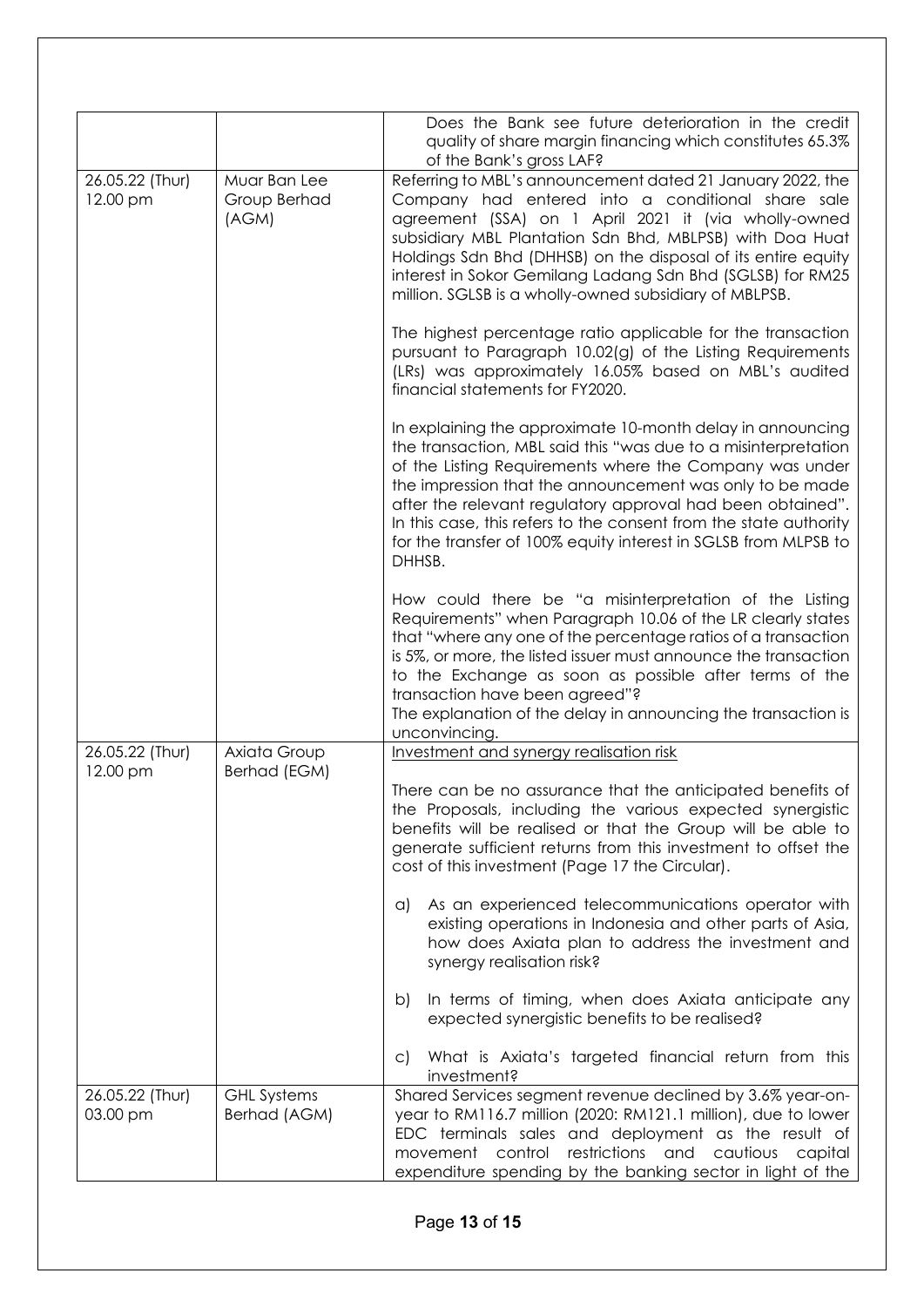|                            |                                                | uncertainty of COVID-19 in 2021. The Shared Services<br>segment was also impacted by lower rental and<br>maintenance revenue due to terminal retrievals by banks<br>from its merchants that were affected by the lockdowns.<br>(page 14 of AR2021)                     |
|----------------------------|------------------------------------------------|------------------------------------------------------------------------------------------------------------------------------------------------------------------------------------------------------------------------------------------------------------------------|
|                            |                                                | a) With the relaxation of COVID-19 restrictions and the re-<br>opening of international boarders, to-date, to what extent<br>has there been a pick-up in EDC terminals sales and<br>deployment?                                                                        |
|                            |                                                | b) The on-going Russia-Ukraine war has affected many<br>global economies which has led to an increasingly<br>challenging business environment, as such, does the<br>Group expect a growing trend of terminal retrievals by<br>banks from its merchants, going forward? |
|                            |                                                | c) What is the outlook for the Group's Shared Services<br>segment for year 2022/2023?                                                                                                                                                                                  |
| 27.05.22 (Fri)<br>09.30 am | Media Prima<br>Berhad (AGM)                    | Included in operating costs for 2021 is an aggregate<br>1.<br>impairment of non-current assets of RM15.5 million<br>attributed to the impairments of property, plant and<br>equipment, intangible assets and investment in an<br>associate (Page 28 of AR 2021).       |
|                            |                                                | What are the respective amounts of impairment for each<br>of the categories of assets? Why were the assets impaired<br>and what is the likelihood of writing back the impairment<br>in the near term?                                                                  |
|                            |                                                | 2. Under Trade and Other Receivables, there is a loss<br>allowance on deposits amounting to RM4.0 million (Page<br>192 of AR 2021).                                                                                                                                    |
|                            |                                                | What specifically are the deposits and why is there a loss<br>allowance provided for? What is the likelihood of<br>recovering the deposits in the near term?                                                                                                           |
| 27.05.22 (Fri)<br>10.00 am | Sinaran Advance<br>Group Berhad<br>(AGM)       | The Company has been been in a loss making position for the<br>past 5 financial years. For FYE 2021 its loss after tax widened to<br>RM5.6 million from RM3.6 million in FYE 2020. (Page 5 of AR<br>2021)                                                              |
|                            |                                                | What are the Company's plans to lift the Company out<br>a)<br>of its loss making position in FYE 2022?                                                                                                                                                                 |
|                            |                                                | What was the financial impact to the Company due to<br>b)<br>the severe and prolonged lockdown in China which<br>affected its distributorships?                                                                                                                        |
| 27.05.22 (Fri)<br>10.00 am | Formosa Prosonic<br>Industries Berhad<br>(AGM) | The Company's recorded strong performance in FYE 2021<br>After Tax rose by a whopping 84.3% to RM96.8<br>when Profit<br>million from RM52.5 million<br>in FYE 2020. This was achieved<br>amid the pandemic which had disrupted<br>component<br>supply chains globally. |
|                            |                                                | What are the Company's plans to enhance its<br>$\alpha$<br>performance in FYE 2022?                                                                                                                                                                                    |